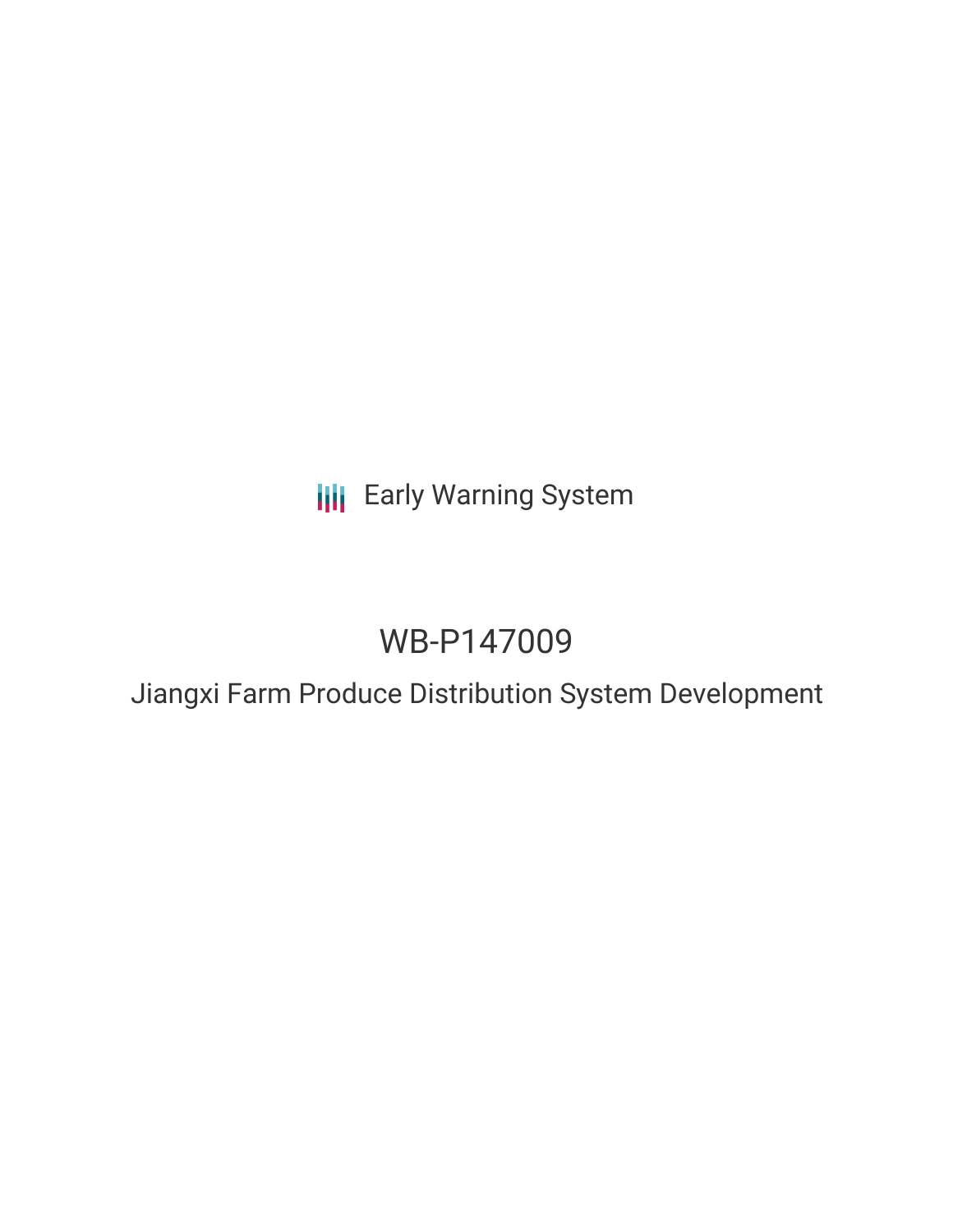

#### **Quick Facts**

| <b>Countries</b>               | China                                                                          |
|--------------------------------|--------------------------------------------------------------------------------|
| <b>Specific Location</b>       | Jiangxi-Taihe, Huichang, Longnan, Jiujiang, Pengze, Anyuan, Jingan, and Yushan |
| <b>Financial Institutions</b>  | World Bank (WB)                                                                |
| <b>Status</b>                  | Active                                                                         |
| <b>Bank Risk Rating</b>        | B                                                                              |
| <b>Voting Date</b>             | 2017-12-15                                                                     |
| <b>Borrower</b>                | Government of China                                                            |
| <b>Sectors</b>                 | Agriculture and Forestry, Industry and Trade                                   |
| <b>Investment Type(s)</b>      | Loan                                                                           |
| <b>Investment Amount (USD)</b> | \$150.00 million                                                               |
| <b>Project Cost (USD)</b>      | \$198.28 million                                                               |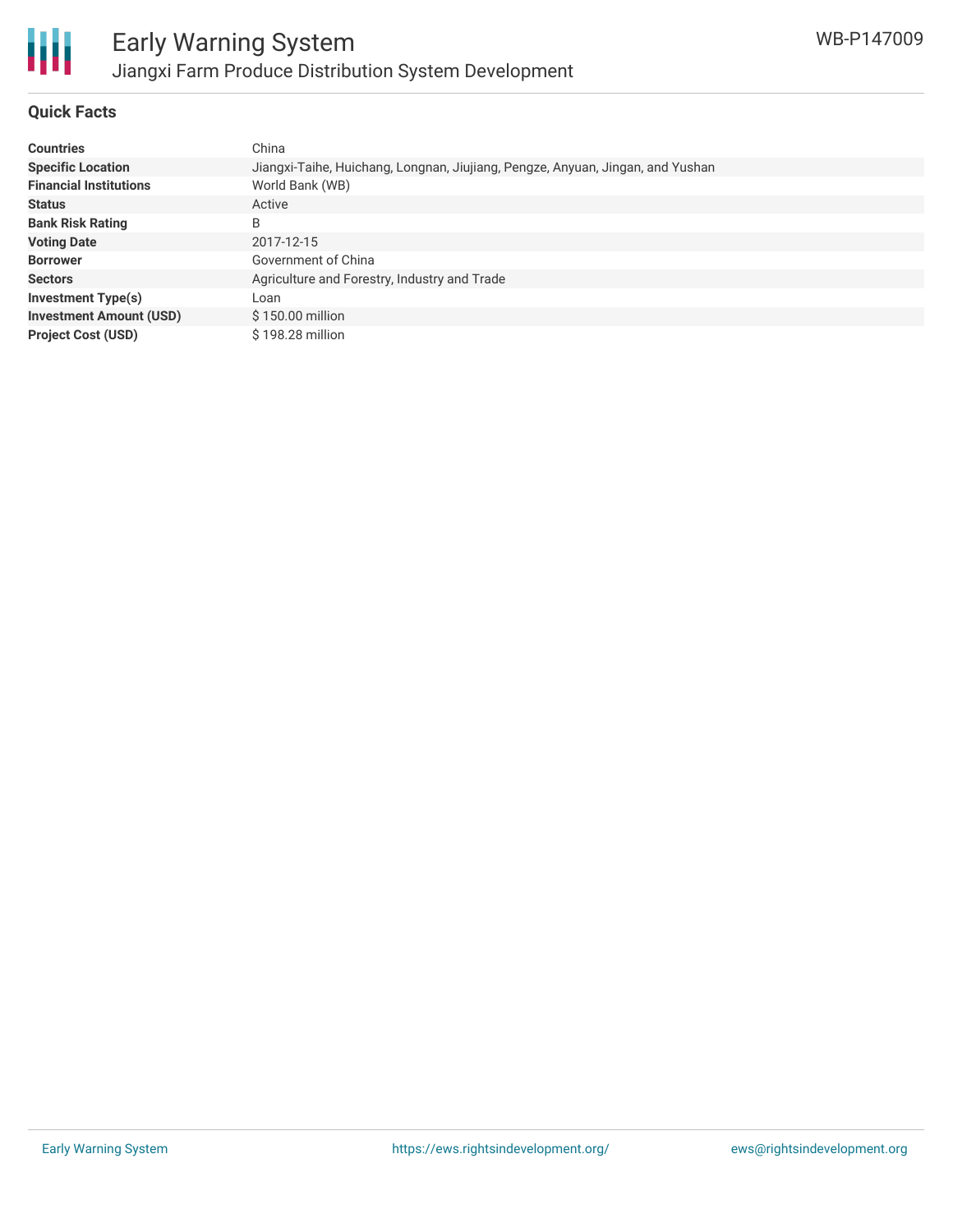

#### **Project Description**

According to the bank document, the project objective is to improve the distribution systems of selected farm products in participating counties of Jiangxi. The project will increase the efficiency and productivity of production logistics and farm systems, including the integration of systems to collect, sort, package and store agricultural products. It will support farmer cooperatives in their purchase of business equipment, access to markets, product certification, and e-commerce development. For the first time, the project will use a partial risk guarantee mechanism to improve farmers' access to credit from local commercial banks. The project will also improve the physical structures, services and management systems of the farm produce markets and distribution centers, to increase their efficiency, provide value added benefits and reduce waste of farm produce. Technical assistance and training will be provided under the project.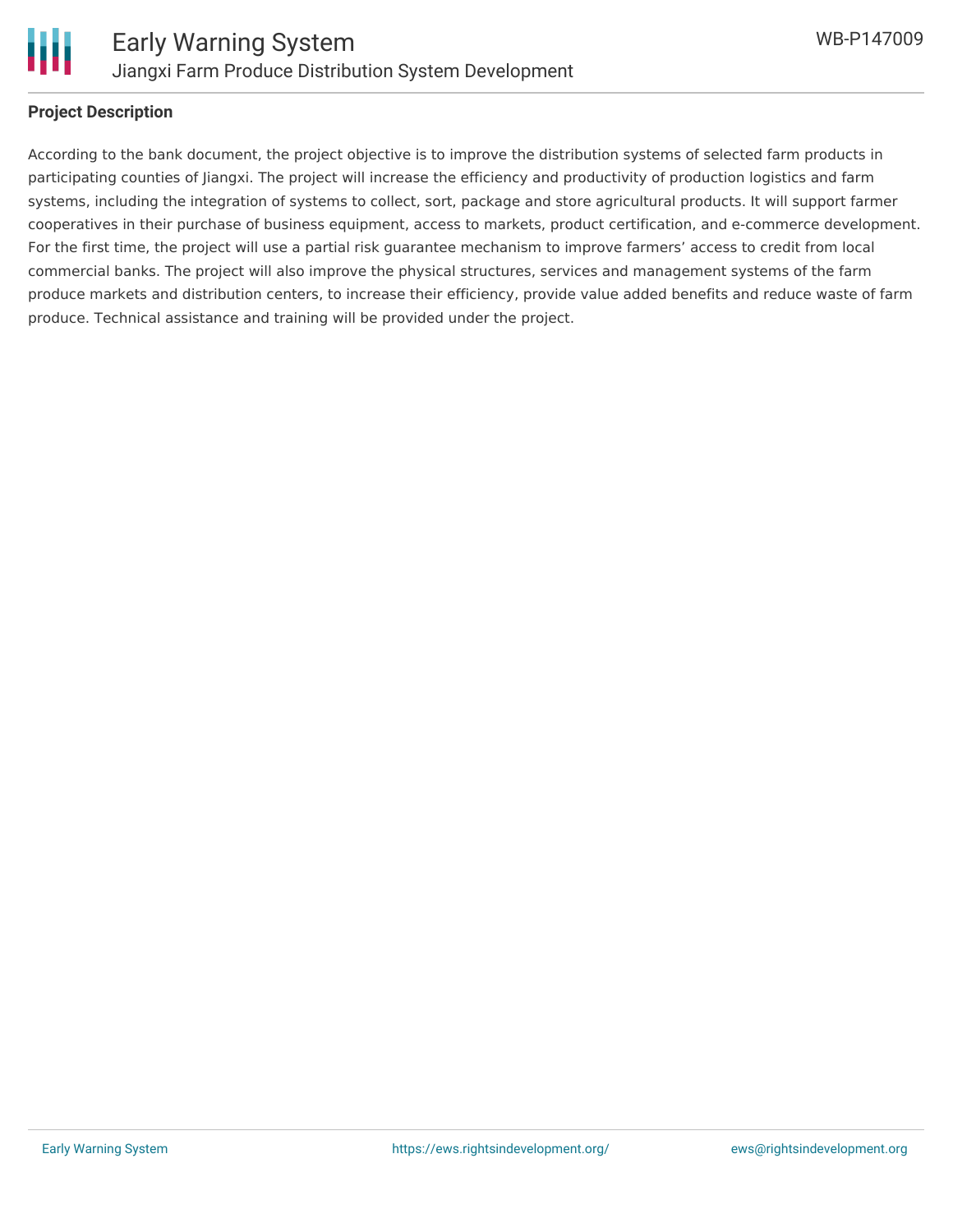

### **Investment Description**

World Bank (WB)

Borrower US\$ 48.28 million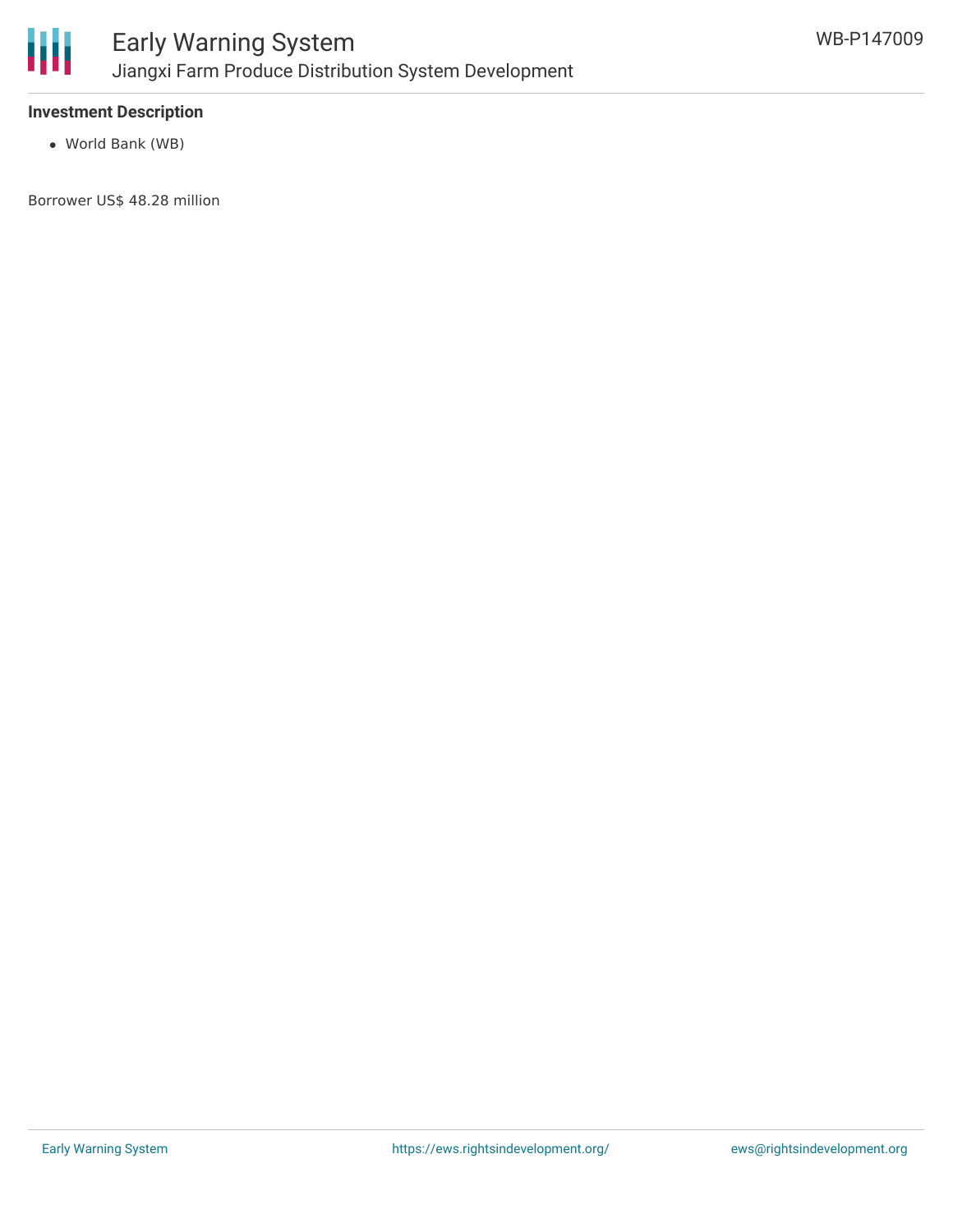

### **Contact Information**

World Bank Xiaolan Wang Senior Operations Officer Tel:458-8747 Email: xwang@worldbank.org

Borrower/Client/Recipient Ms. Ye Jiandi Title: Director, Intern. Eco. & Financial Cooperation Dep., MOF Tel: 861068552836 Email: yeduanluo@sina.com

Implementing Agency Foreign Capital Project Office, Jiangxi Provincial Department of Agricultural Contact: Mr. Chen Longxiang Title: Director Tel: 079186213789 Email: hello6302@163.com

#### ACCOUNTABILITY MECHANISM OF WORLD BANK

The World Bank Inspection Panel is the independent complaint mechanism and fact-finding body for people who believe they are likely to be, or have been, adversely affected by a World Bank-financed project. If you submit a complaint to the Inspection Panel, they may investigate to assess whether the World Bank is following its own policies and procedures for preventing harm to people or the environment. You can contact the Inspection Panel or submit a complaint by emailing ipanel@worldbank.org. You can learn more about the Inspection Panel and how to file a complaint at: http://ewebapps.worldbank.org/apps/ip/Pages/Home.aspx.